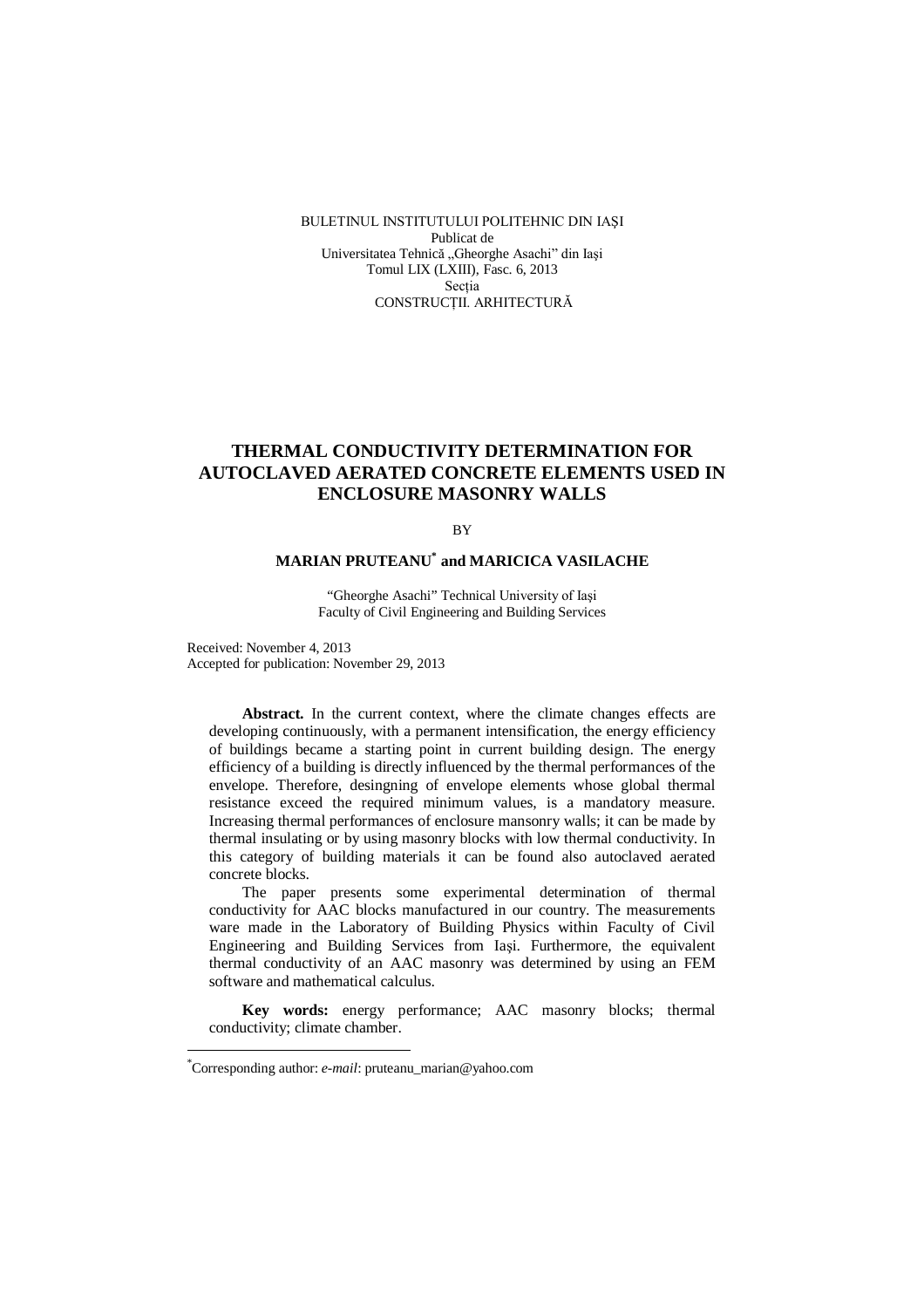## **1. Introduction**

In cold season, the indoor hygrothermal comfort conditions are accomplished with high fossil fuels consumption and with a negative environmental impact, trough GHG emissions (ADENE 2013).

Decreasing the residential energy consumption and raising energy efficient buildings are strategic objectives of the European politics (http://eurlex.europa.eu/). The EU legislation presents a set of pecularities regarding this class of buildings, according to the specific climate conditions and to the building type, establishing an annual heating energy consumption between zero and 50...75 kW.h/m<sup>2</sup>/year (C107 – 1997... 2011).

Designing this type of buildings assumes using of building materials with low thermal conductivity (lower than 0.1 W/m.K) or very thick thermal insulations.

Using external walls with distribute thermal resistance can be an alternative for increasing the envelope level of thermal protection and decreasing the thickness of required thermal insulation.

## **2. AAC Blocks and Walls**

The autoclaved aerated concrete (AAC) masonry is used for external walls due to the material advantages, referred to its low density, to the voluminous character of the blocks, thereby higher building speed, and to its favourable water vapour permeability.

|     |                                    | Bulk               | Rated thermal      | refindred material of the material materials (Cro)<br>Thermal | Water vapour                                  | 1771 2011                                   |
|-----|------------------------------------|--------------------|--------------------|---------------------------------------------------------------|-----------------------------------------------|---------------------------------------------|
| No. | Material                           | density,<br>$\rho$ | conductivity,<br>λ | assimilation<br>coefficient,<br>s                             | permeability<br>resistance<br>factor, $\mu_D$ | Mass heat<br>capacity,<br>$\mathcal{C}_{0}$ |
|     | AAC block                          | $\text{kg/m}^3$    | W/(m.K)            | $W/(m^2)$ . K)                                                |                                               | J/(kg.K)                                    |
| 1.  | $GBC - 50$                         | 750                | 0.28               | 3.57                                                          | 4.2                                           |                                             |
| 2.  | $GBN-50$                           | 700                | 0.27               | 3.39                                                          | 4.2                                           |                                             |
| 3.  | $GBN-35$                           | 600                | 0.24               | 2.96                                                          | 3.7                                           |                                             |
| 4.  | $GBN - T$ and<br>$GBC - T$         | 550                | 0.22               | 2.71                                                          | 3.5                                           |                                             |
| 5.  | Bricks masonry                     | 1,800              | 0.80               | 9.51                                                          | 6.1                                           |                                             |
| 6.  | AAC masonry                        |                    |                    |                                                               |                                               |                                             |
| 6a. | with thin joints<br>GBN 35         | 675                | 0.27               | 3.38                                                          | 3.8                                           |                                             |
| 6b. | with thin joints<br>GBN 50         | 775                | 0.30               | 3.82                                                          | 4.3                                           | 87                                          |
| 6c. | with usual joints<br><b>GBN 35</b> | 725                | 0.30               | 3.70                                                          | 3.9                                           |                                             |
| 6d. | with usual joints<br><b>GBN 50</b> | 825                | 0.34               | 4.20                                                          | 4.4                                           |                                             |

**Tabel 1** *Termotechnics Characteriscs of Buildings Materials* (C107 – 1997… 2011)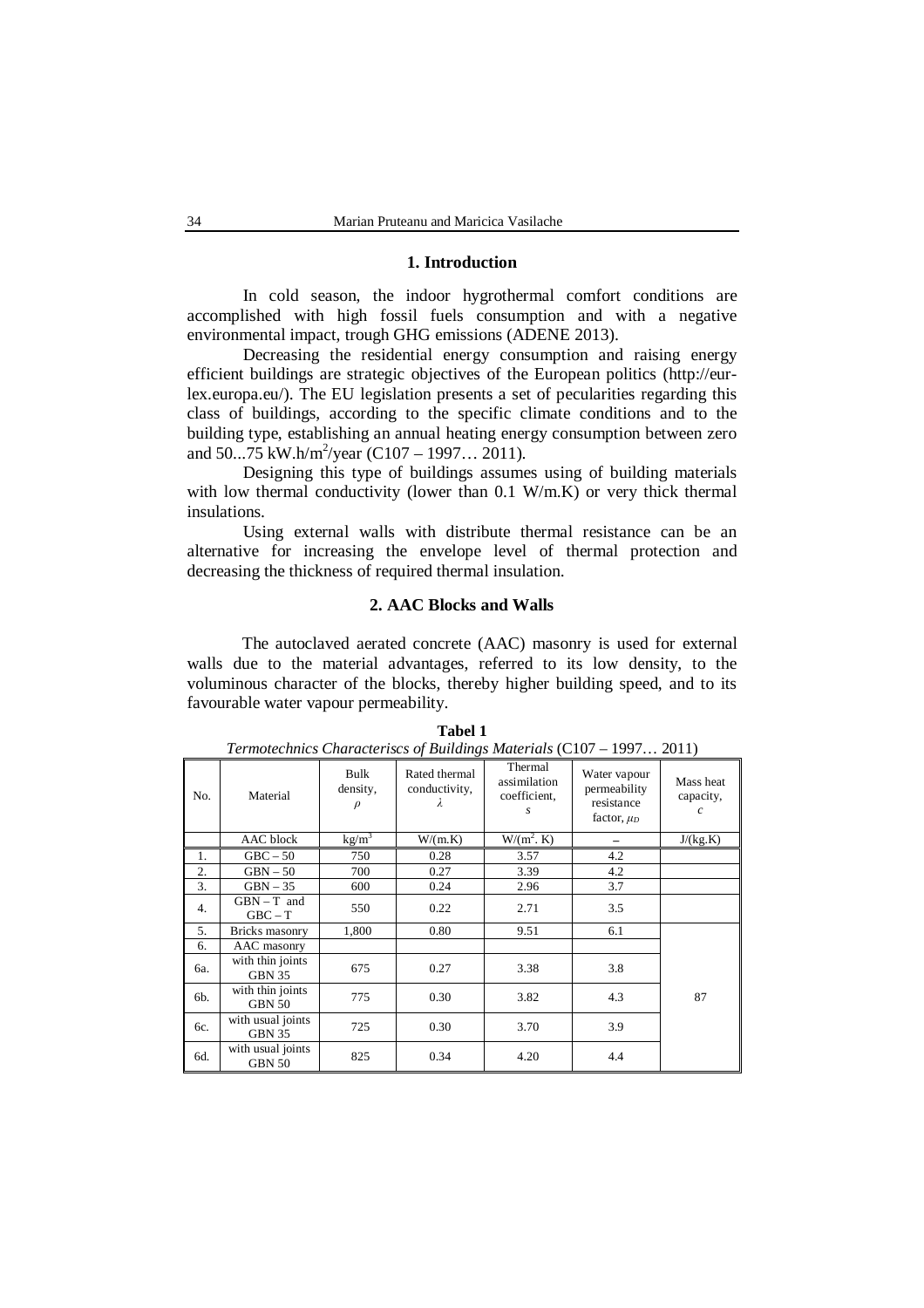Thermally, load-bearing or non load-bearing AAC walls are defined by distributed thermal insulation. The types of materials used and theirs characteristics are presented in Table 1.

Used for load-bearing or non load-bearing walls, these blocks are viable and durable alternatives.

### **3. Samples Analysis and Numerical Simulations for a Masonry Panel**

With the specific intention of place them in thermal insulation category (referred to their density below 500 kg/m<sup>3</sup> and thermal conductivity below 0.1 W/m.K) new AAC blocks was manufactured, which are lighter than the ones presented in Table 1 and are designed to be bulk-production manufactured. For evaluating the thermal properties of the blocks and walls a set of experimental measurements war taken regarding:

a) dry density of the block and walls;

b) thermal conductivity for AAC blocks and equivalent thermal conductivity of the AAC masonry;

c) the behaviour on mass transfer.

The research involved the use of a Twin Climate Chamber manufactured by Feutron Klimasimulation GmbH, Germaniy, comm. – no. 9004 2861 and a heat flux-meter for the determination of the AAC blocks thermal conductivity. Furthermore, the numerical simulation used for the determination of equivalent thermal conductivity of the AAC masonry was taken in the  $ANSYS^@$  Workbench 12.0 software.

## **3.1. The AAC Blocks Thermal Conductivity Determination**

The Twin Climate Chamber (Fig. 1) create two different environments (warm and cold), defined by relative humidity (RH) and temperature. In the warm chamber the RH and the temperature varies between 10%…95% respectively 5%…100ºC and in the cold chamber the RH and the temperature varies between 15%…95%, respectively, 45%…100ºC.

The measurements method uses SR EN ISO 8990:2002 and SR EN 1946-3:2004.

For measuring the heat flow intensity and the surface temperature was used a TRSYS01 Hukseflux heatflux meter and a Testo 616 electric humidity meter. The AAC blocks, with de dimension  $600 \times 150 \times 250$  mm, category I, GBN 25 (SR EN 771-4/2004; SR EN 771-4/2004/A1-2005) were placed in the space between the two climate chambers using a guard ring. The position of the heat flux plates and of the thermocouples is shown in Fig. 2.

In order to drying them, the AAC blocks were placed in the climate chamber at a temperature of 80°C and relative humidity of 10% for 72 h. The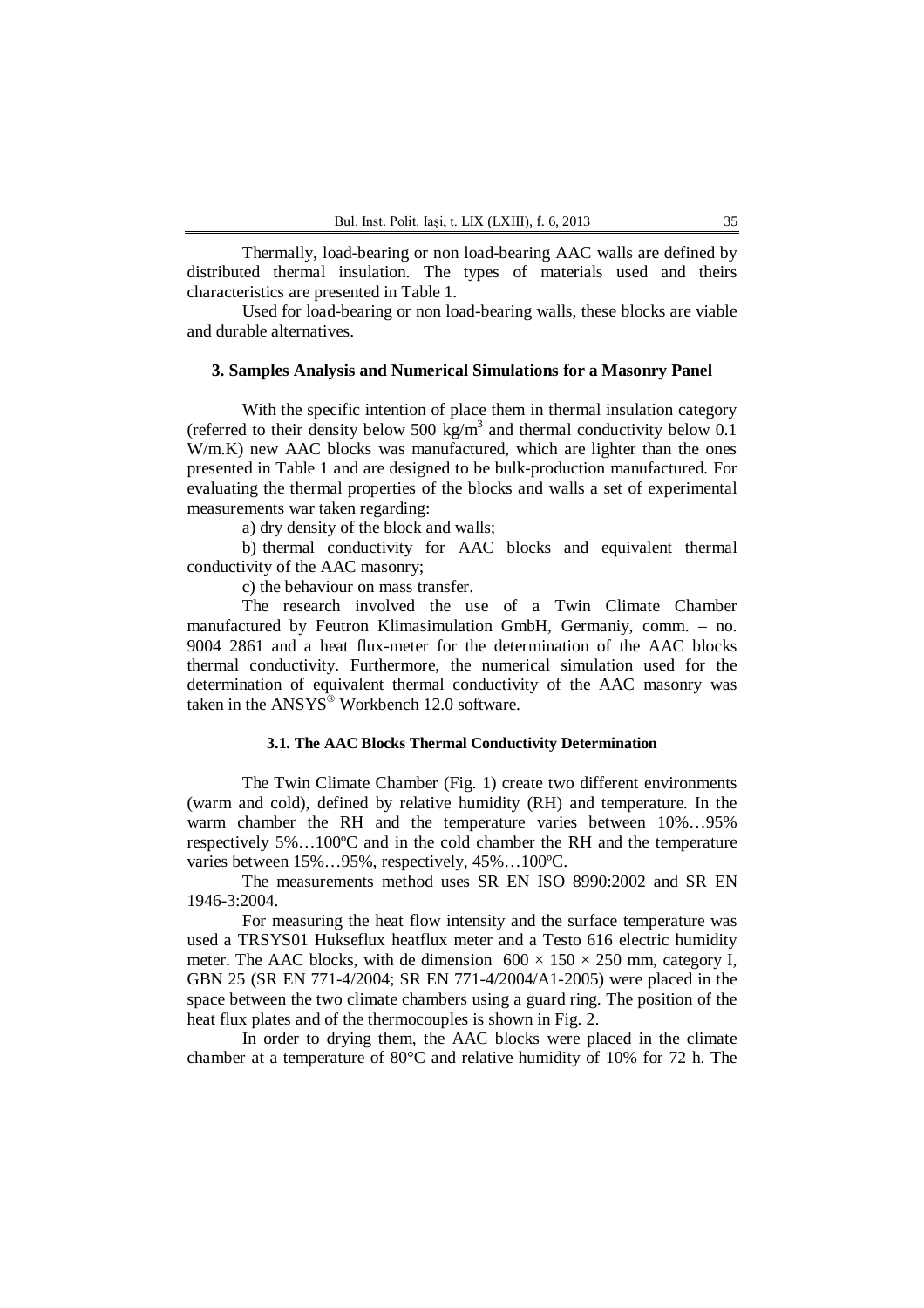resulting RH of the blocks was 5.5% as determined using the electrical humidity meter Testo 616.



Fig.1 – Twin Climate Chamber.



Fig. 2 – The heat flux sensors and the thermocouples position.

After that, the dried blocks were placed in the space between the chambers and the heat flux sensors and the thermocouples war installed. As is known, the thermal conductivity of the blocks can be determined, knowing the intensity of the heat flux crossing the specimen, the surface temperatures, as well as the thickness of the specimen.

Test duration was of 20 h for the following parameters:

a) warm chamber air temperature was 40ºC and relative humidity 10%;

b) cool chamber air temperature was 20ºC and relative humidity 10%;

and of 20 h for following parameters:

c) warm chamber air temperature was 40ºC and relative humidity 60%;

d) cold chamber air temperature was 30ºC and 60% relative humidity.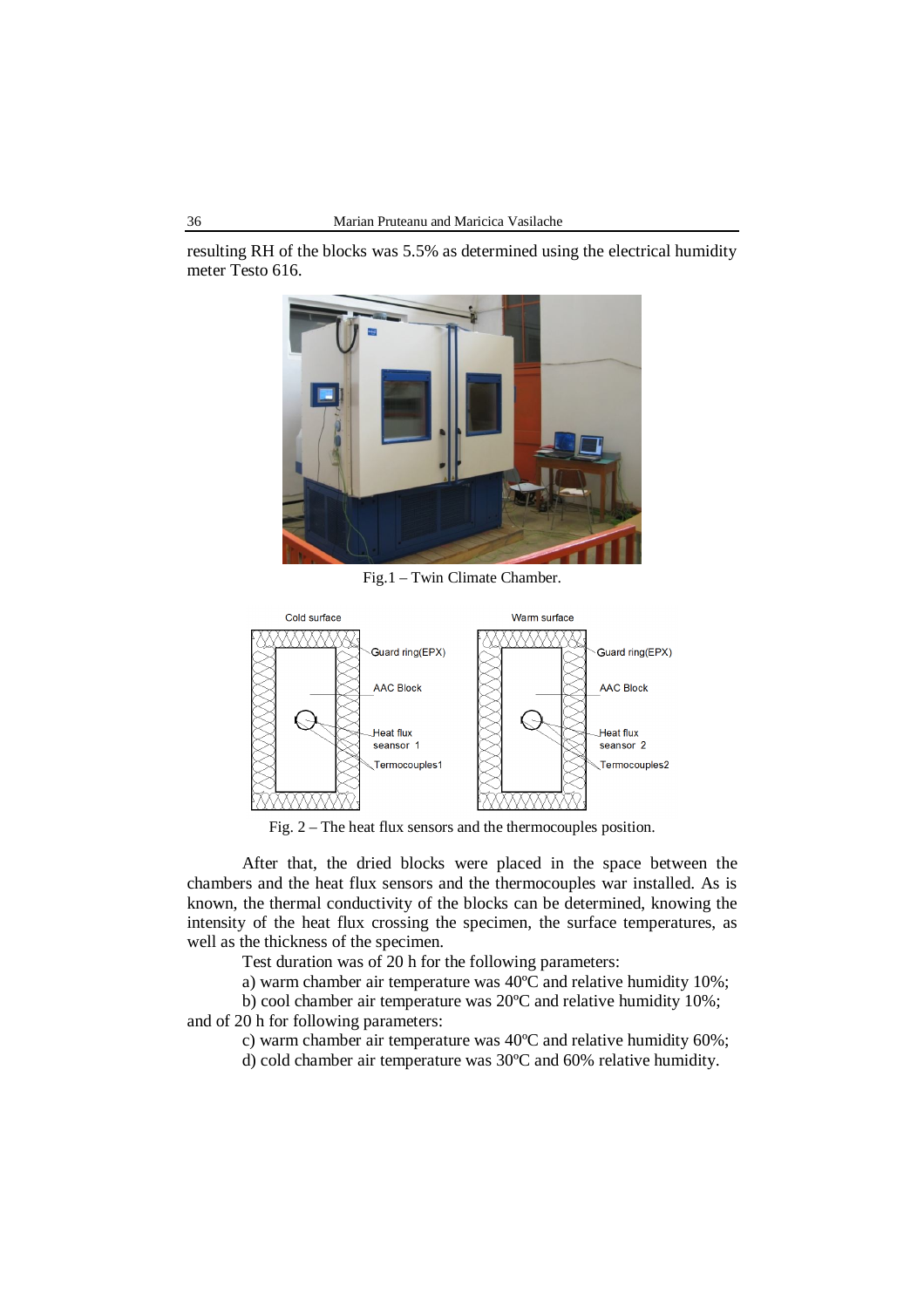Heat flow direction was perpendicular to the surface of the blocks from the hot face to the cold one.

The test results are shown in Table 2.

| Thermophysical Characteristics of the Tested AAC Blocks                                                                 |                              |                             |            |                              |            |                             |  |
|-------------------------------------------------------------------------------------------------------------------------|------------------------------|-----------------------------|------------|------------------------------|------------|-----------------------------|--|
| Dual climate chamber                                                                                                    | Relative humidity 10%,       |                             |            | Relative humidity 60%        |            |                             |  |
| parameters                                                                                                              | $T_i$ – warm chamber = 40°C, |                             |            | $T_i$ – warm chamber = 40°C, |            |                             |  |
|                                                                                                                         |                              | $T_i$ – cold chamber = 20°C |            |                              |            | $T_i$ – cold chamber = 30°C |  |
| <b>Tested block</b>                                                                                                     | E1                           | E <sub>2</sub>              | E3         | E1                           | E2         | E3                          |  |
| $d$ – blocks thickness, [m]                                                                                             | 0.15                         | 0.15                        | 0.15       | 0.15                         | 0.15       | 0.15                        |  |
| The RH of the AAC<br>blocks, $[\%]$                                                                                     | 5.5                          | 5.7                         | 5.7        | 5.5                          | 5.7        | 5.7                         |  |
| Average temperature of<br>warm surface, [°C]                                                                            | 39.81                        | 40.46                       | 39.65      | 39.81                        | 40.62      | 40.26                       |  |
| Average temperature of<br>cold surface, [°C]                                                                            | 21.20                        | 22.05                       | 21.18      | 21.05                        | 31.11      | 30.81                       |  |
| $\varphi$ – the heat flow, [W]                                                                                          | 13.82                        | 12.97                       | 12.62      | 17.36                        | 8.22       | 8.356                       |  |
| $\Delta T$ – the difference<br>between the tested block<br>surface temperatures, [K]                                    | 18.92                        | 18.41                       | 18.46      | 18.77                        | 9.4        | 9.456                       |  |
| $R$ – the thermal<br>permeability resistance of<br>the tested AAC blocks,<br>$\left[\text{m}^2 \cdot \text{K/W}\right]$ | 1.3688                       | 1.4192                      | 1.4624     | 1.081                        | 1.155      | 1.1475                      |  |
| $\lambda_{\rm average}$ – thermal<br>conductivity of the AAC<br>blocks, $[W/m K]^*$                                     | $0.109*$                     | $0.1057*$                   | $0.103*$   | $0.1387*$                    | $0.1311*$  | $0.1325*$                   |  |
| Measuring errors                                                                                                        | $\pm 10\%$                   | $\pm 10\%$                  | $\pm 10\%$ | $\pm 10\%$                   | $\pm 10\%$ | $\pm 10\%$                  |  |

**Table 2** *Thermophysical Characteristics of the Tested AAC Blocks*

\*The thermal conductivity values of the AAC blocks presented in Table 2, are obtained using weighted average of the measurements during the steady–state heat flux.

The values determined during steady heat flow are shown in the graphs in Figs. 3,...,6.



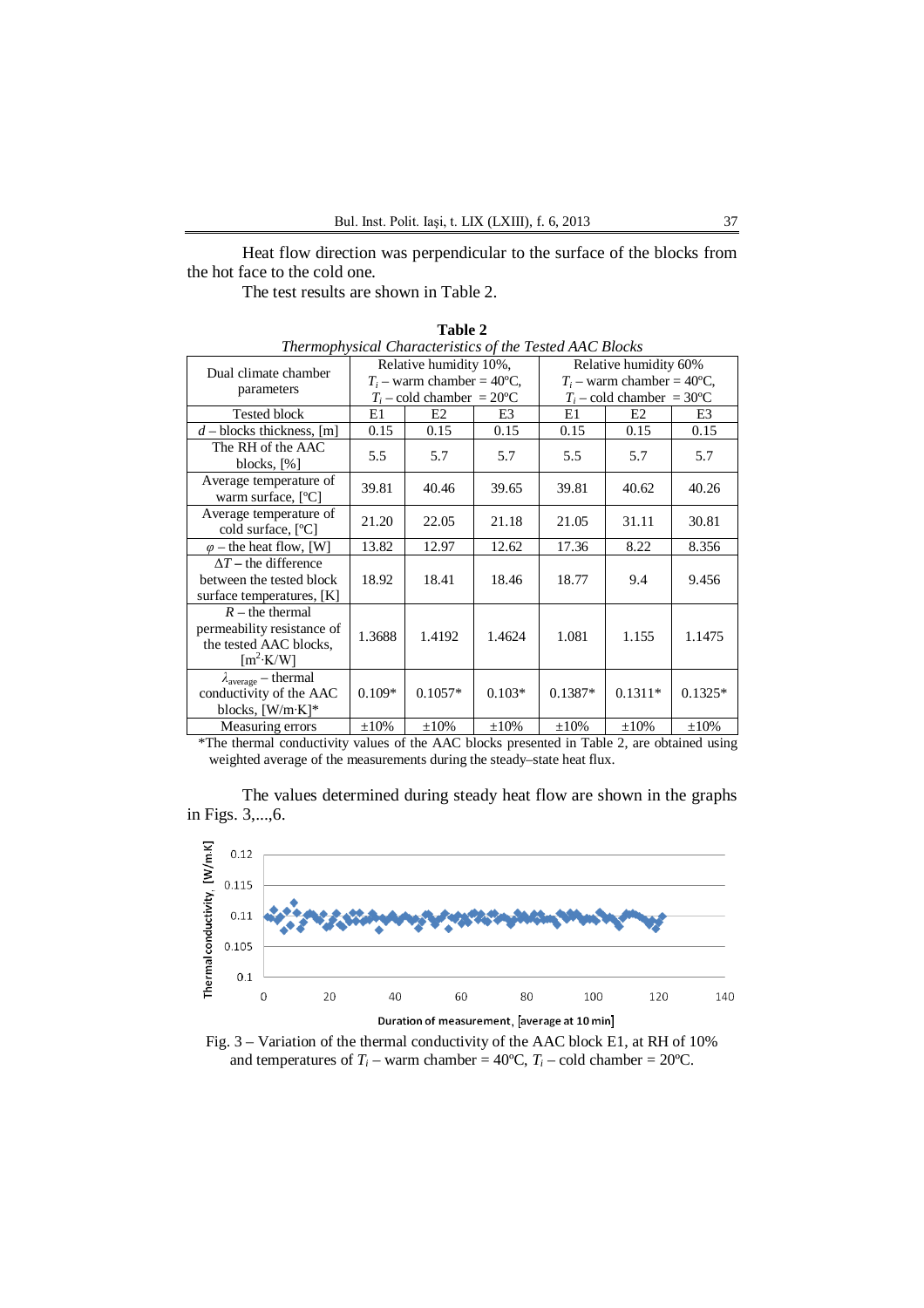

Fig. 4 – Variation of the thermal conductivity of the AAC block E1, at RH of 60% and temperatures of  $T_i$  – warm chamber = 40°C,  $T_i$  – cold chamber = 30°C.



Fig. 5. Variation of the thermal conductivity of the AAC block E2, at:  $a - RH$  of 10%, temperatures of  $T_i$  – warm chamber = 40°C,  $T_i$  – cold chamber = 20°C; *b* – RH of 60 %, temperatures of  $T_i$  – warm chamber = 40°C,  $T_i$  – cold chamber = 30°C.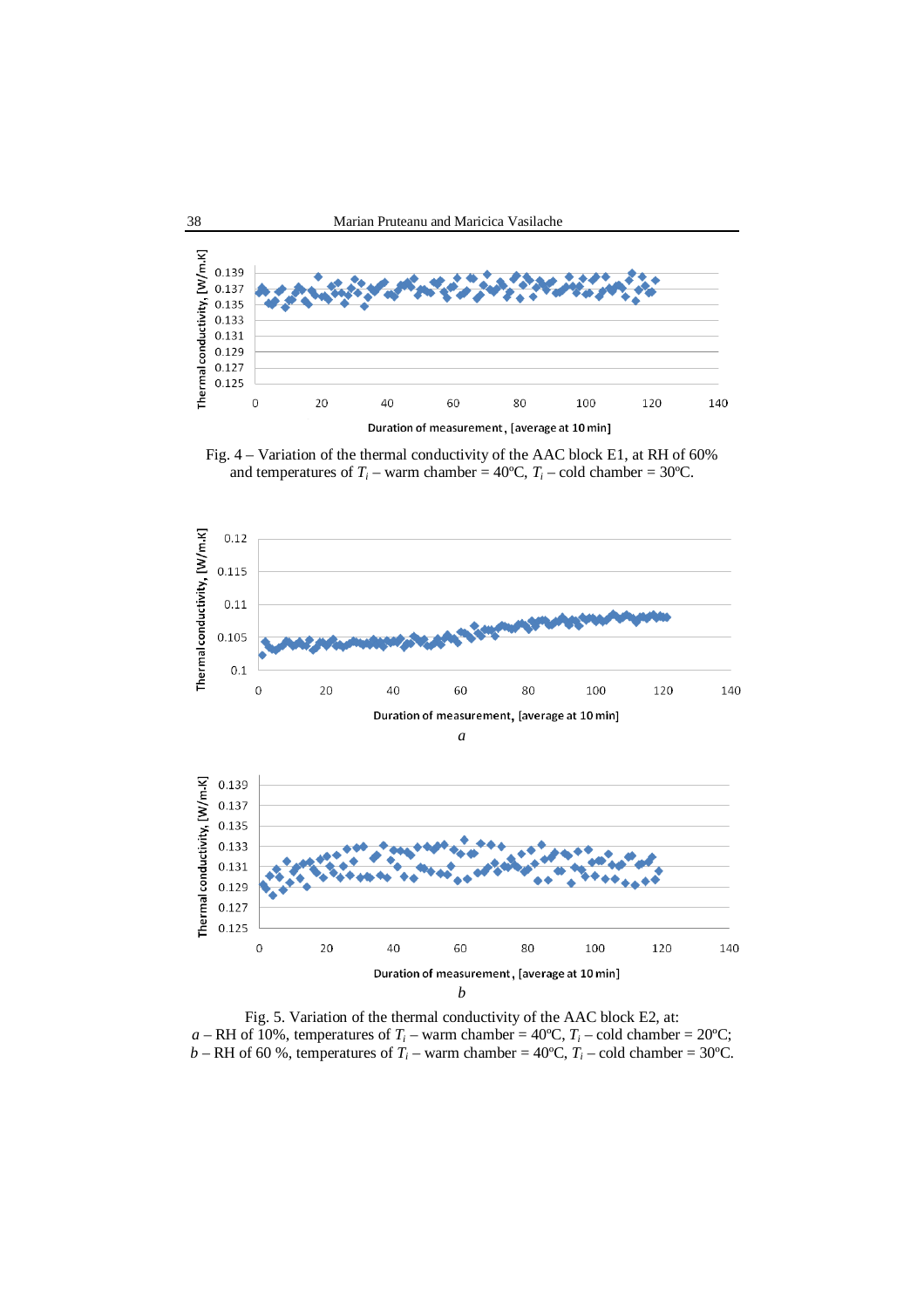

Fig. 6 – Variation of the thermal conductivity of the AAC block E3, at: *a* – RH of 10 %, temperatures of  $T_i$  – warm chamber = 40°C,  $T_i$  – cold chamber = 20°C; *b* – RH of 60 %, temperatures of  $T_i$  – warm chamber = 40°C,  $T_i$  – cold chamber = 30°C.

The characteristics of the AAC blocks have the following weighted averages:

a) dry bulk density: 390.0 kg/m<sup>3</sup>;

b) pore volume: 39.5% vol.;

c) thermal conductivity (at own RH around 5.5% and RH of the chamber environments 10%): 0.11 W/m.K;

d) thermal conductivity (at own RH around 5.5% and RH of the chamber environments 60%): 0.135 W/m.K.

## **3.2. The Determination of Equivalent Thermal Conductivity of the AAC Masonry**

Numerical simulation was performed using the program ANSYS® Workbench 12.0. Characteristics of the AAC blocks are presented above.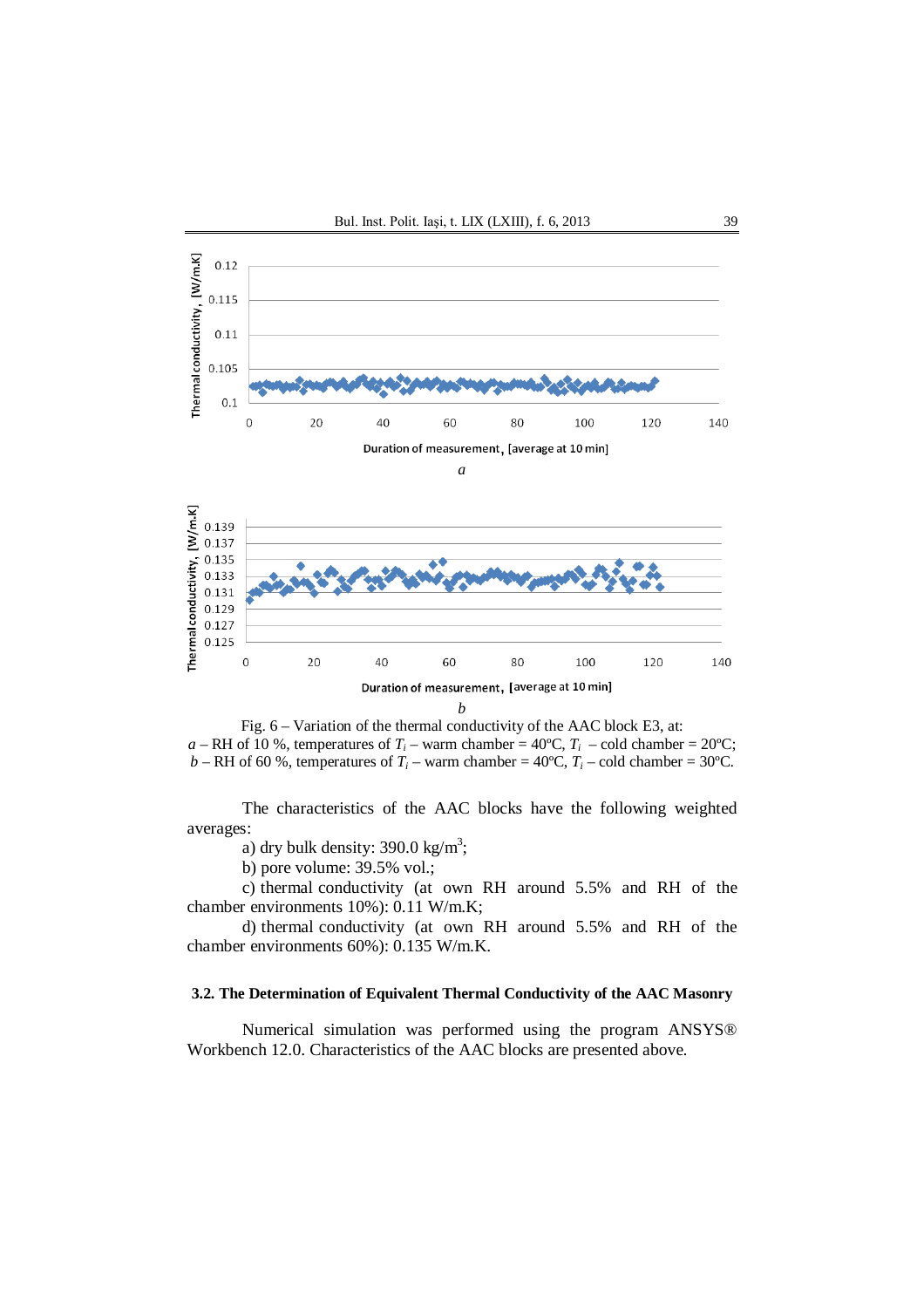To build masonry panels it was used a mortar for joints type M5 having thermal conductivity of 0.87 W/m.K. There was two variants studied, refering to the thickness of the horizontal and vertical joints, respectively, 3 and 5 mm. The configuration of the AAC masonry panel is shown in Fig. 7.



Fig. 7 – AAC masonry panel.

**Table 3**

*The Equivalent Thermal Conductivity of the AAC Masonry Panel, λ<sub>zid</sub>* 

|     | Thermal conductivity                  | Thermal                              | The thickness of         | Equivalent                |
|-----|---------------------------------------|--------------------------------------|--------------------------|---------------------------|
|     | of AAC blocks                         | conductivity                         | the mortar joints        | thermal                   |
| No. | $\lambda_{\text{average}}$ , [W/m.K]  | of the mortar                        | $d_{\text{rost}}$ , [mm] | conductivity of           |
|     |                                       | $\lambda_{\text{average}}$ , [W/m.K] |                          | the AAC masonry           |
|     |                                       |                                      |                          | $\lambda_{zid}$ , [W/m.K] |
| 1.  | $\varphi_i = 10\%$ ; $\lambda = 0.11$ |                                      |                          | 0.12695                   |
|     |                                       |                                      |                          | 0.13820                   |
| 2.  | $\varphi_i = 60\%; \lambda = 0.135$   | 0.87                                 |                          | 0.15153                   |
|     |                                       |                                      |                          | 0.16256                   |

It can be noticed a negative effect of the mortar joint on the thermal conductivity of the masonry panel when its thickness and its length increase. Therefore, the conductivity of the panel is increased from 0.127 to 0.138 W/m.K and from 0.152 to 0.163 W/m∙K (Table 3), with the increase of the mortar joint thickness.

## **4. The Determination of the AAC Masonry Wall Thermal Inertia**

The thermal inertia coefficient of a building element is determined by the following relation: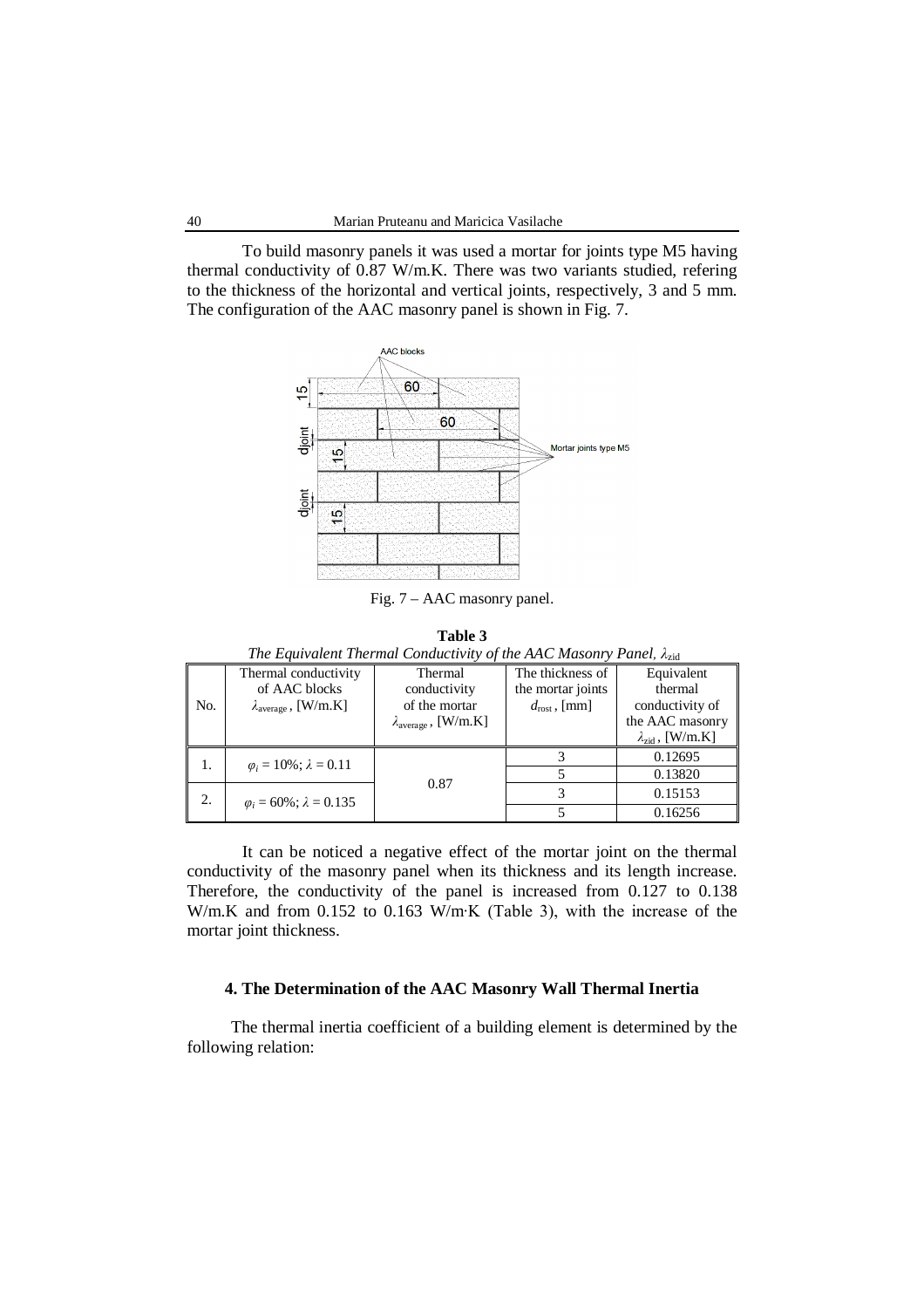$$
D = \sum_{j} \frac{d_j}{\lambda_j} s_j,
$$
 (1)

where: *D* is the index of the thermal inertia of a building element;  $d_i$  – the thickness of the building element or of one material layer from the building element structure, [m];  $\lambda_i$  – rander thermal conductivity of the material, [W/m.K];  $s_j$  – thermal assimilation coefficient of material, [W/m<sup>2</sup>.K]; the value of this parameter is  $s = 3.4$  W/m<sup>2</sup>.K.

The results are shown in Table 4.

| Thermal Inertia of the AAC Masonry walls |                                          |                                                  |            |  |  |
|------------------------------------------|------------------------------------------|--------------------------------------------------|------------|--|--|
| Joints thickness,                        | Equivalent thermal conductivity of<br>RH |                                                  | $D = \sum$ |  |  |
| $d$ , [mm]                               | $\varphi_i$ , [%]                        | the AAC masonry $\lambda_{\text{rid}}$ , [W/m.K] |            |  |  |
|                                          |                                          | 0.12695                                          |            |  |  |
|                                          |                                          | 0.13820                                          | 6.16       |  |  |
|                                          | 60                                       | 0.15153                                          | 5.60       |  |  |
|                                          | 60                                       | 0.16256                                          | 5.20       |  |  |

**Table 4** *Thermal Inertia of the AAC Masonry Walls*

The obtained values classify the AAC masonry walls in buildings element with average thermal massivity, as *D* is ranged between 4 and 7.

## **5. Conclusions**

The experimental measurements conducted of AAC blocks and masonry walls have highlighted a number of issues on the thermal performance of the material. Dry density of the blocks  $(390 \text{ kg/m}^3)$  and its thermal conductivity  $(0.11...0.135 \text{ W/m}.\text{K})$  are characteristics superior than the one of the common AAC blocks and recommend the tested blocks for exterior walls with good hygrothermal behavior. Dry density of the masonry wall determined is 440 kg/m<sup>3</sup> for mortar joints of 3 mm thickness and 488 kg/m<sup>3</sup> for mortar joints of 5 mm thickness, with 34.8%…27.7% lower than the values of common AAC blocks presented in Table 1 (C 107/0 – 2002).

Thermal conductivity of the AAC masonry walls is direct influenced by the mortar joints thickness, the volume occupied by the mortar and the thermal conductivity of the mortar. The obtained values by numerical simulation indicate that the tested AAC masonry walls have an increase thermal resistance, thereby the thickness of additional thermal insulations, necessary to obtain the minimum global resistance,  $R'_{\text{min-rec}}$ , is lower than in common external walls.